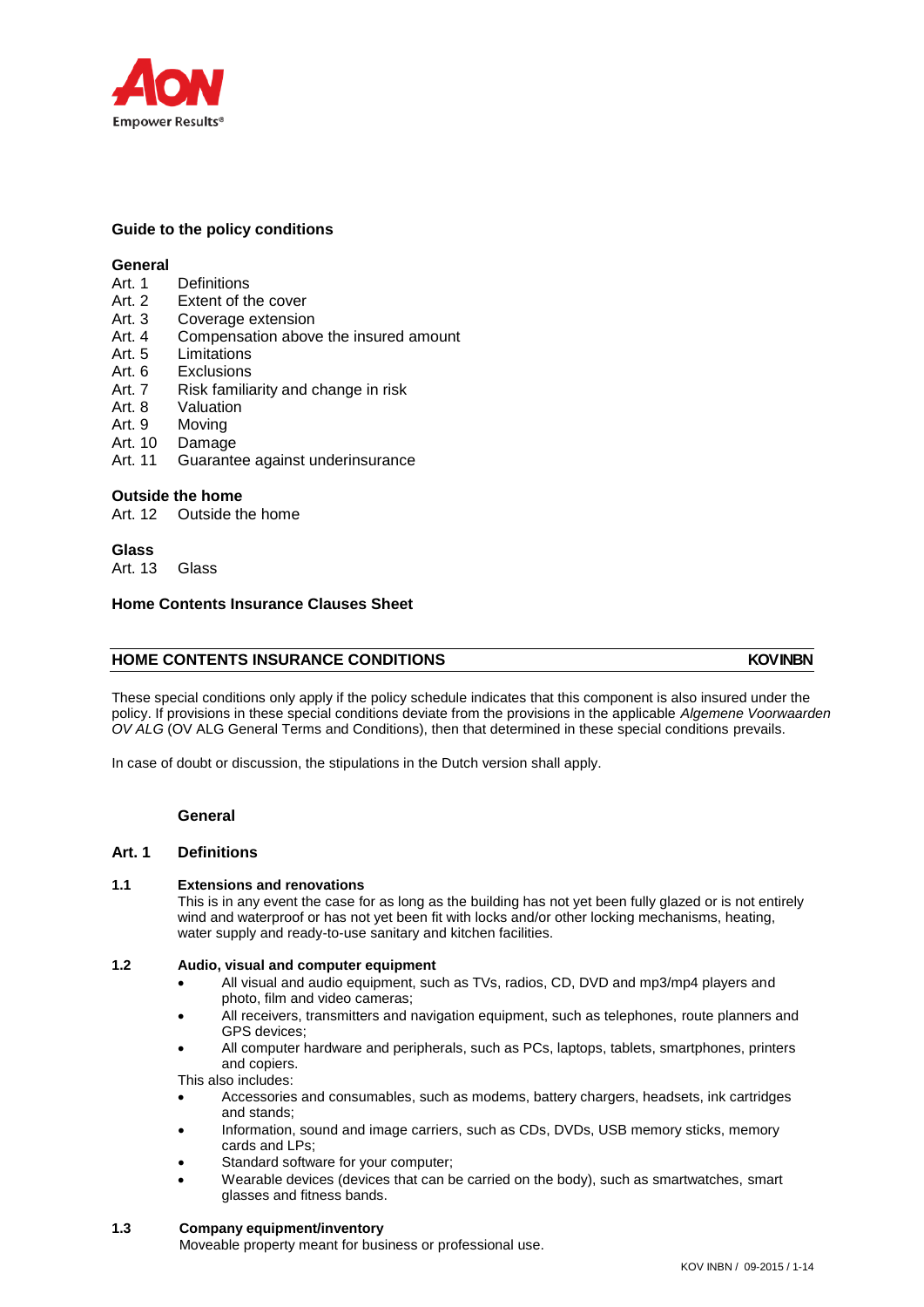

 Not included in the company equipment/inventory: money, monetary instruments, motor vehicles fitted with a registration plate, trailers, caravans, watercraft and animals.

#### **1.4 Current market value or replacement value**

The new value minus an amount due to depreciation through ageing or wear and tear.

#### **1.5 Excess**

The excess concerns the part of the claim that you cannot recover on the insurance. You must pay the excess yourself.

#### **1.6 Money and monetary instruments**

Money is understood to mean: a current legal medium of exchange in the form of coins and banknotes.

Monetary instruments is understood to mean: all papers to which a certain monetary value is attached in the market at large, including (cash) cheques, debit cards and credit cards.

### **1.7 Glass**

All transparent windows including multi-walled insulating glass, stained glass windows and storm windows, as well as windows on roofs, including Velux windows and skylights of plastic, in the residence specified in the policy schedule.

#### **1.8 Tenant's fixtures and fittings**

The changes and improvements made at the expense of an insured party to the residence rented by him/her, such as heating, kitchen and sanitary installations, panelling, parquet floors, sheds, fences, charging poles and solar panels.

#### **1.9 Home contents**

All moveable property that forms a part of the private household of the policyholder and the persons living with him/her on a permanent basis in a familial relationship, including:

- antennas, awnings and roller shutters insofar as attached to the residence;
- motorcycles with a cylinder capacity of less than 50 cc;
- tools, including those for the performance of a profession in paid employment;
- motorised grass-cutting machines and children's toys, where these are not capable of exceeding a speed of 16 km/hour;
- pets;
- similar property as referred to above, property belonging to a party other than the insured party which is temporarily in the custody of the insured party, and where the insured party is liable for damage to the property, if this is not insured elsewhere;
- swimming pools and/or Jacuzzis and all their accessories (if not insured under a home contents insurance);

excluding:

- money and monetary instruments;
- motor vehicles (other than motorcycles with a cylinder capacity of less than 50 cc), caravans, trailers, aircraft and watercraft, as well as parts and accessories of these vehicles, aircraft and watercraft;
- unworked precious metals and unmounted gemstones.

Bicycles, mopeds, motorised bicycles are only included under the contents insurance if they are found in the residence.

### **1.10 Personal jewellery**

Jewellery, including watches, which are made to be worn on one's body and that are fully or partially made of (precious) metal, rocks, minerals, ivory, (blood) coral or other similar materials, as well as pearls. Fountain pens, lighters and glasses are not personal jewellery.

### **1.11 New-for-old value**

The amount that is needed to obtain new items of the same type and quality.

# **1.12 The insured party**

- Policyholder:
- The persons with whom the policyholder cohabitates on a permanent basis in a familial relationship;
- Live-in staff.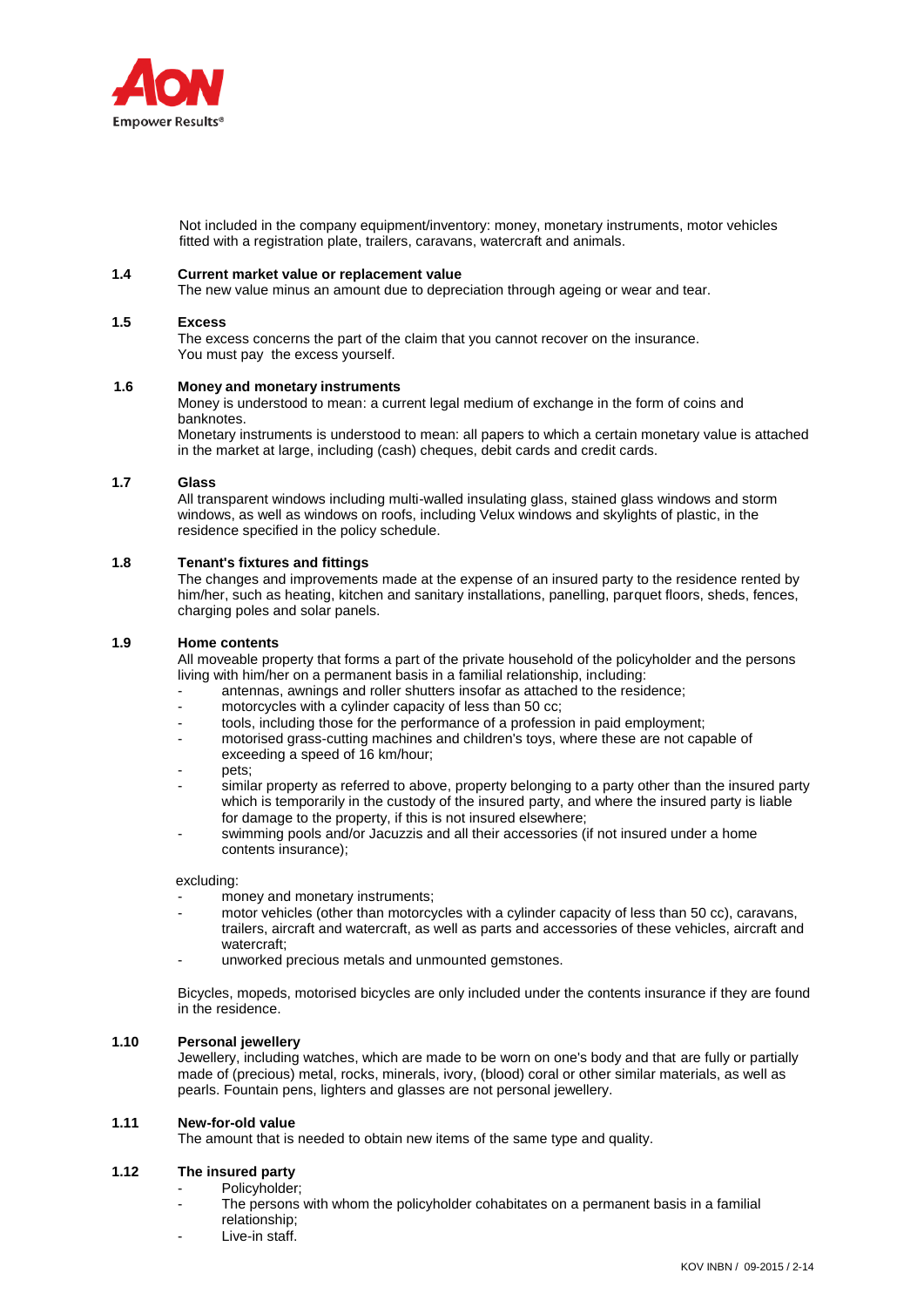

## **1.13 Residence**

The (part of the) building described in the policy schedule and inhabited by the insured party, including the associated lockable outbuildings, such as garages, sheds, etc. Personal storerooms insofar as it concerns a block of flats.

# **Art. 2 Extent of the cover**

The insurance compensates material damage to or loss of the insured home contents in the residence referred to in the policy schedule, during the term of this insurance, caused by an event described below. For an event that is described in article 2.1.1 to 2.1.3 even if this is the result of the nature or a defect in the insured property. When you took out the insurance, it was uncertain that one of the events described below would occur.

## **2.1 Home Contents Basic Cover**

If your policy schedule shows that you chose basic cover, then you are insured for damage resulting from the following events:

- **2.1.1** a. Fire and fire extinguishing
	- b. Singing, scorching and melting.
- **2.1.2** Smoke and soot, if this is suddenly expelled by a heating system connected to a chimney of the building.
- **2.1.3** Explosion (see additional descriptions in the general conditions).
- **2.1.4** a. Lightning b. Induction resulting from lightning that causes overvoltage in the electricity mains and/or in electrical and electronic equipment.
- **2.1.5** Storm (see additional descriptions in the general conditions).
- **2.1.6** Theft and damage resulting from theft.
- **2.1.7** Vandalism, committed by someone who unlawfully forced their way into the residence.
- **2.1.8** Violent robbery and violent extortion.
- **2.1.9** Riots, civil disruptions or disturbances (see additional descriptions in the general conditions).
- **2.1.10** Looting and disorder during strikes.
- **2.1.11** Collision, crashes, and as a consequence thereof: dropped or leaked loads.
- **2.1.12** Aircraft (see additional descriptions in the general conditions).
- **2.1.13** Air pressure resulting from starting and/or test-running aircraft and spacecraft and breaking the sound barrier.
- **2.1.14** Meteorites.
- **2.1.15** Falling trees and branches that break off.
- **2.1.16** Falling cranes and lifting equipment and parts breaking off them.
- **2.1.17** Glass shards resulting from breaking windows and fixed mirrors.
- **2.1.18** Broken aquarium/terrarium. Insured is damage to the aquarium or terrarium as well as the contents thereof.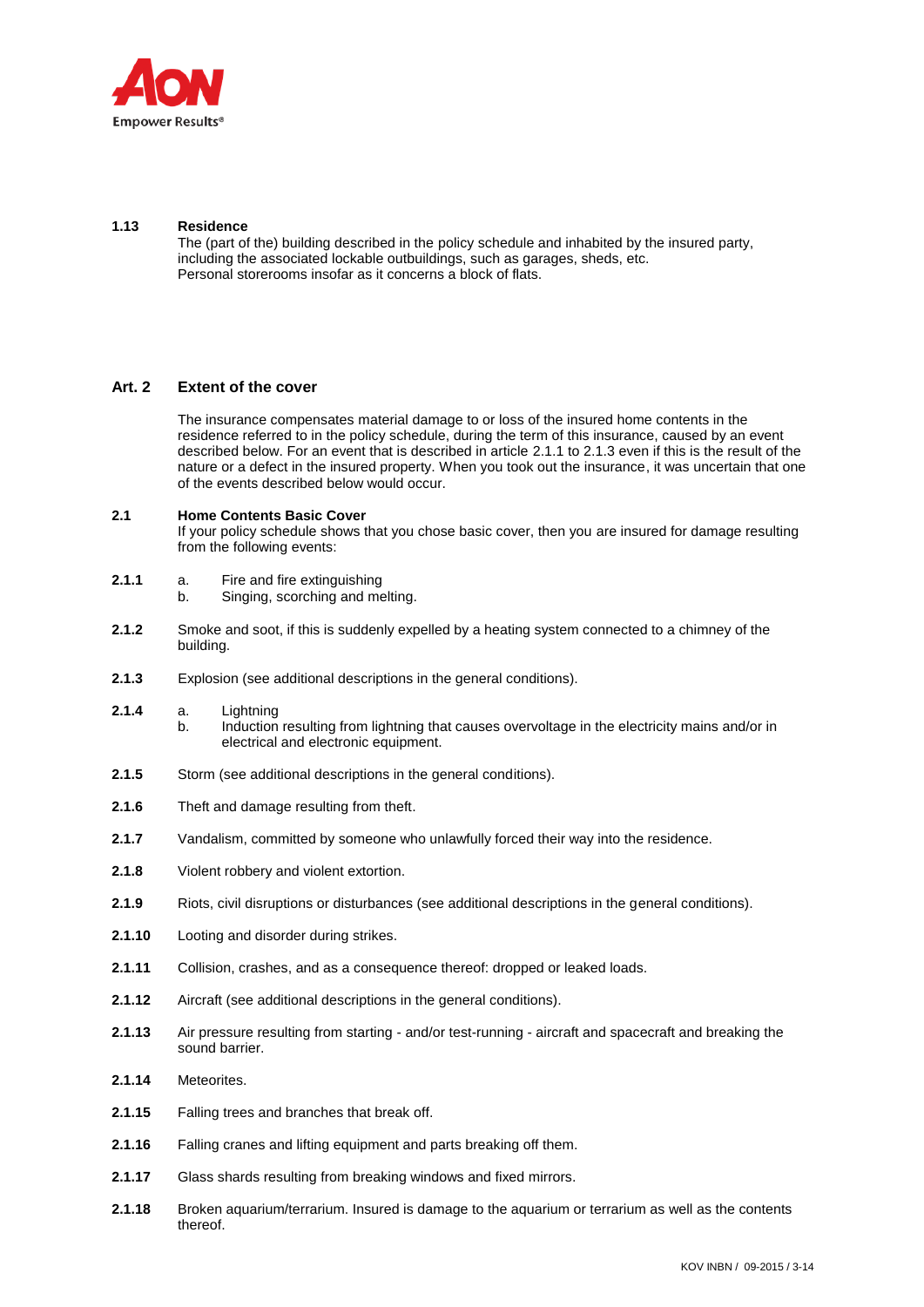

**2.1.19** Water damage caused by an unforeseen flow of water and steam from:

- a. supply and discharge pipes located inside and outside the residence;
- b. installations and appliances connected to the supply and discharge pipes;
- c. a heating system;
- d. aquaria or water-filled seating/beds, as the result of a sudden unexpected defect.

Other things insured in the residence specified in the policy schedule, if these costs are for the account and risk of the tenant, are:

- a. for water or steam damage, irrespective of whether material damage is caused or not, the costs of:
	- finding the defect (so-called leak detection)
	- the costs of hacking and breaking walls, floors and other parts of the residence. The maximum compensation for this is  $\in$  3,500.
- b. for water damage and frost damage: the costs of repair and replacement of wallpaper, whitewash and painted work in the residence described;

Water damage that is the result of poor maintenance or a construction fault is excluded.

If the damage was caused by water originating from a public sewer, even if this enters via the discharge pipes, sanitary and/or other appliances, the insurance company compensates maximum € 25,000 per event.

**2.1.20** Unforeseen precipitation (rain, snow, hail, melt water) entering the residence, if it did not come in through open windows, doors or shutters.

If the damage was caused by water originating from a public sewer, even if this enters via discharge pipes, sanitary appliances and/or other appliances, the insurance company will compensate maximum € 25,000 per event.

**2.1.21** Caving-in of the building due to the weight of snow.

There is no cover for damage caused by the weight of snow when the collapse can be attributed to design, manufacturing and installation defects, the use of incorrect or defective materials and/or insufficient and overdue maintenance.

- **2.1.22** Hail damage to the residence, except damage to glass and plastic parts that serve to let through light.
- **2.1.23** Frost damage, if these costs are for the account and risk of the tenant. We pay these costs when freezing causes frost damage:
	- a. in water pipes and the installations and appliances connected to them;
	- b. a central heating system.
	- For the said covered frost damage, the insured party is also entitled to compensation for:
	- c. finding the defect;
	- d. the costs of hacking and breaking walls, floors and other parts of the residence.

There is no cover for damage caused by frost when the freezing can be attributed to negligence or carelessness in taking precautionary measures.

**2.1.24** Oil, unforeseen leaks from permanent pipes, reservoirs or tanks of an oil-fired heating system, if this system is connected to a chimney.

### **2.2 Home Contents Top Cover**

If your policy schedule indicates that you chose Top cover, you are insured against damage to your home contents that is caused by the events referred to in article 2.1, Basic cover. You are also insured for the following events: any unexpected externally caused peril during the term of the insurance. An event already excluded or a limitation to the cover described in the conditions is not insured.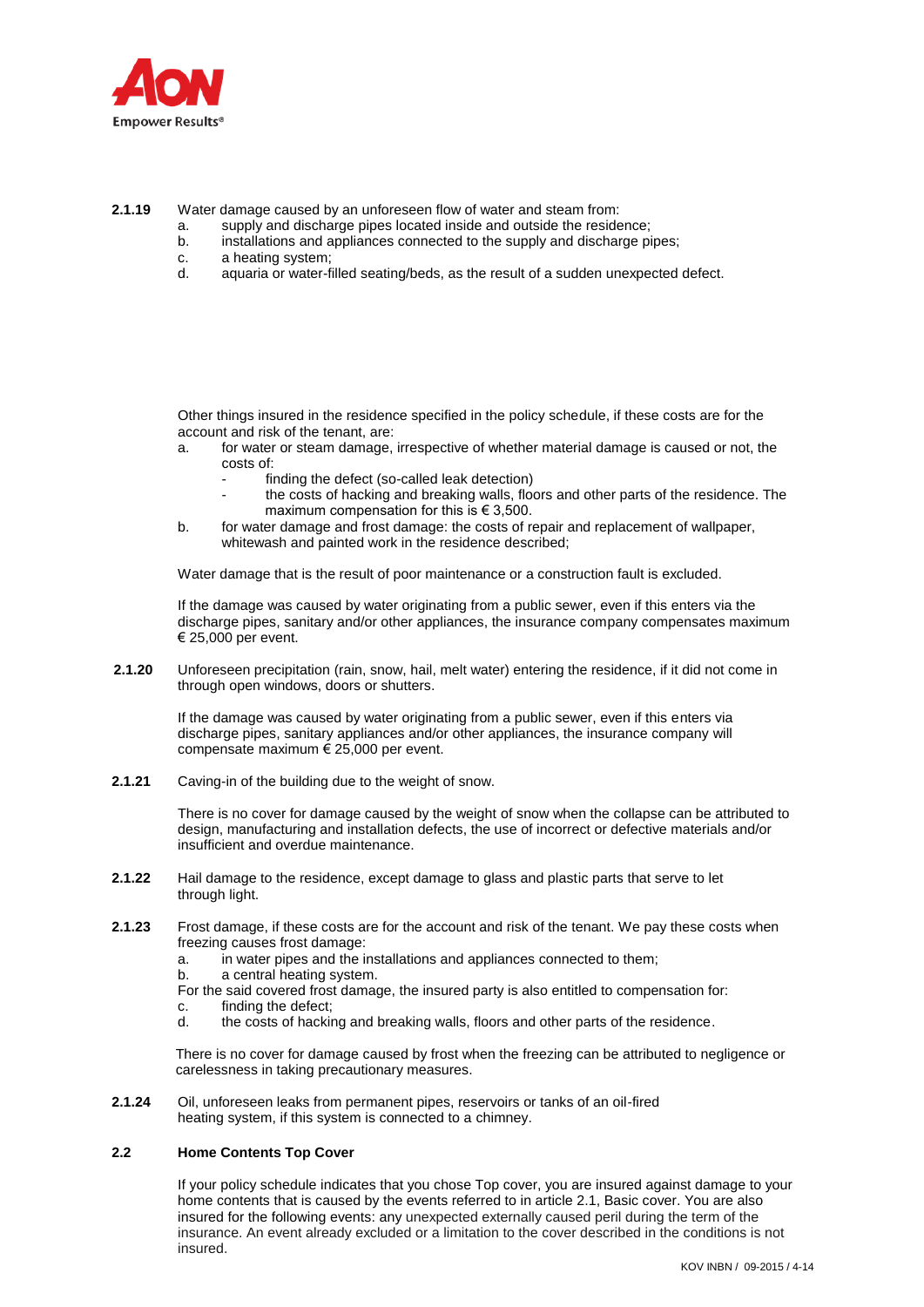

# **Art. 3 Coverage extension**

- **3.1** Other things in the residence described in the policy schedule that are insured are:
	- a. cash and monetary instruments, for damage caused by fire or theft, up to maximum € 1,250 per event. This amount is reduced by the amount to which the insured party is entitled according to a compensation scheme of a bank or other institution. Damage by theft or loss of money as a result of misuse of a card or mobile application is not reimbursed;
	- b. a power failure causing an interruption in the supply of electricity to a fridge/freezer, for more than 6 consecutive hours, or caused by a defect to the fridge/freezer itself. The compensation for damage to the contents of the fridge/freezer is maximum  $\epsilon$  250 per event;
	- c. watercraft and trailers, as well as individual parts and accessories of motor vehicles, caravans, trailers and watercraft, against all the events referred to in article 2.1, if they are used for private use, up to a maximum amount of  $\epsilon$  1,250 per event;
	- d. loaned medical equipment (not hearing aids) that is present in the residence and that forms a part of the private household. The insurance company compensates the damage based on the current market value up to a maximum of  $\in$  10,000 and only if this is for the account of the insured party/parties. The insurance company has the right to settle the damage directly with the lender;
	- e. company equipment/inventory present in the residence specified in the policy schedule based on the new-for-old value up to maximum  $\epsilon$  10,000 and only if this is for the account of the insured party/parties. In the case of theft, evidence of forced entry from the outside must be present in the residence specified in the policy schedule. Excluded from this cover is:
		- money and monetary instruments;
		- theft from motor vehicles.
	- f. home contents of third parties; against all events referred to in article 2.1., insofar as they are not or insufficiently insured by the owner and the insured amount allows for this;
	- g. professional equipment that is present in the residence and/or in the outbuildings. This is understood to mean the materials, tools and work clothing required to exercise the profession of the insured party/parties. The insurance company compensates the damage based on the current market value up to a maximum of  $\epsilon$  1,000 per event and only when this is for the account of the insured party/parties.
- **3.2** Apart from contents present in the residence specified in the policy schedule, also insured are contents:
	- a. in shared rooms located within the building, in which the residence is found, against all events referred to in article 2.1. Theft and vandalism is only insured if the perpetrator breaks into the building from outside;
	- b. on balconies and galleries, in the garden or on the grounds, under canopies, which belong to the residence, against all events referred to in article 2.1 with the exception of precipitation, theft and vandalism;
	- c. such as garden furniture, garden tools, outdoor kitchens, flag poles, washing, drying racks and lighting, which are the property of the insured party, present in the garden or on the balcony of the residence, are also insured against theft and vandalism;
	- d. in the places referred to under article 3.2.b insofar as it concerns antennas, awnings and roller shutters, insofar as they are attached to or installed near the residence, against all events referred to in article 2.1.1 to 2.1.5;
	- e. in the places referred to under article 3.2.b insofar as it concerns the tenant's fixtures and fittings and insofar as it concerns sheds, fences and solar panels against all events referred to in article 2.1. However, an excess of  $\epsilon$  100 per event applies to damage by storm.
- **3.3** If home contents of the insured party are temporarily used away from the residence, elsewhere in the Benelux and Germany - during a consecutive period of maximum 3 months - this is also insured:
	- a. in a permanently inhabited residence, built from stone with a hard cover, against all events referred to in article 2.1;
	- b. in other buildings (excluding beach huts), against all events referred to in article 2.1. Theft is only insured if the perpetrator breaks into the building from the outside;
	- c. at other places, such as in the open-air, in tents, caravans, boats, beach huts, exclusively against fire, singing, scorching, melting, fire extinguishing, lightning, explosion, aircraft, violent robbery and extortion. In cars (not trailers) - if it is locked properly - also against theft after breaking into the car; The excess stated in the policy schedule is deducted from the damage amount. The compensation is maximum €250 per event;
	- d. when moving or transporting to or from a place of repair or storage:
		- caused by a traffic accident with the transporting vehicle;
			- caused by incorrect use or a defect in any equipment used for loading and unloading.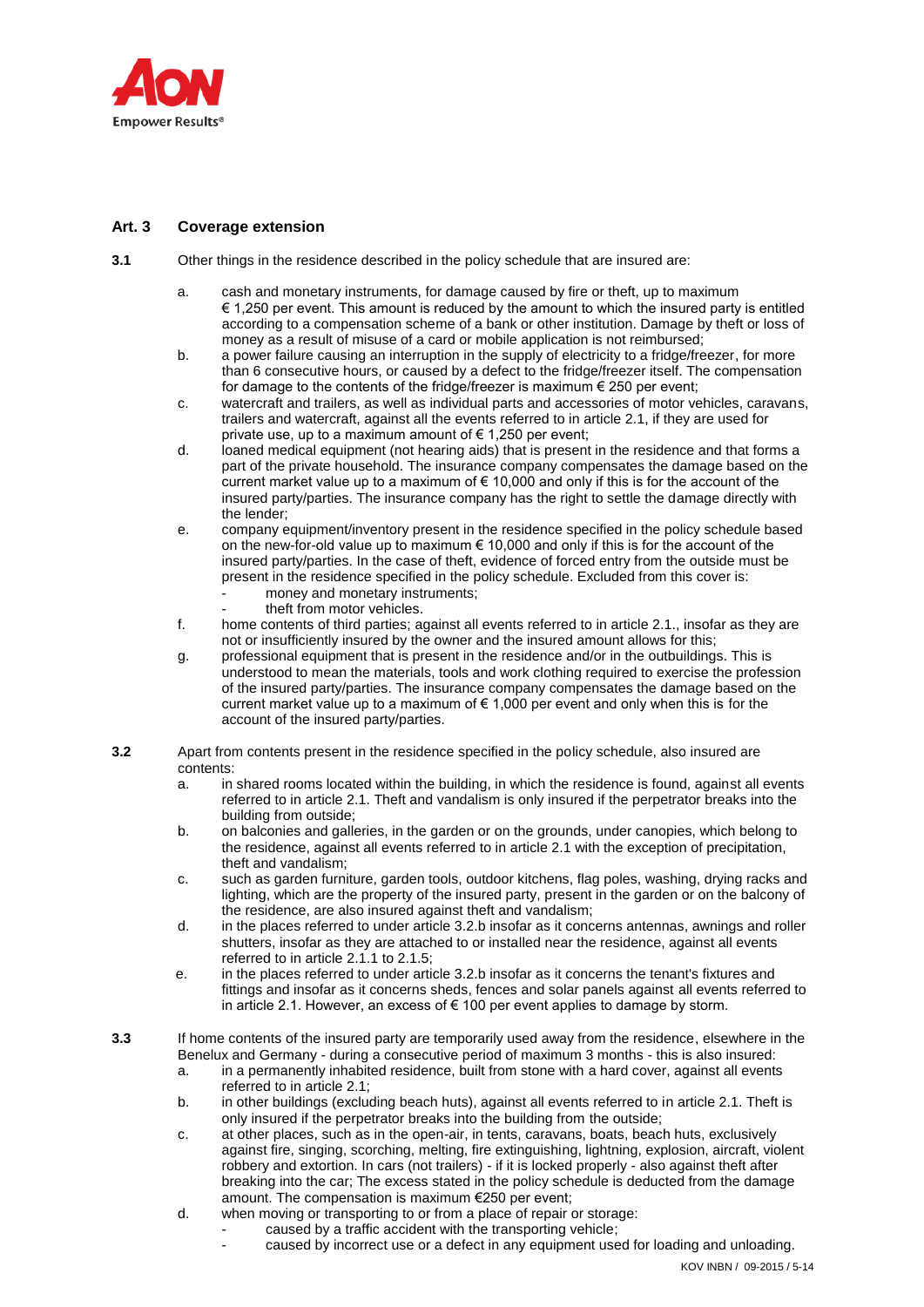

**3.4** By theft, extortion or robbery, where the house key is stolen, we compensate the replacement of locks or the lock cylinders in the entry doors of your residence, up to a maximum amount of  $\epsilon$  600 per event. The replacement must occur within a period of 2 x 24 hours after the theft. We only compensate these costs if these costs are not compensated by the building insurer.

# **Art. 4 Compensation above the insured amount**

- **4.1** In the event of an insured event, the insurance company compensates the following, above the insured amount:
	- a. damage prevention/limitation costs (see additional descriptions in the general conditions);
	- b. the claims assessors' fees (see additional descriptions in the general conditions);
	- c. salvage costs (see additional descriptions in the general conditions). The condition for the compensation of these costs is that the *Stichting Salvage* (Dutch Salvage Foundation) is engaged by the fire service.
- **4.2** In the event of an insured event, the insurance company compensates up to maximum 10% of the insured amount per component:
	- a. clean-up costs (see additional descriptions in the general conditions);<br>b. apparatus and/or installations of public (utility) companies only if they
	- apparatus and/or installations of public (utility) companies only if they are fixed to the residence. This damage only qualifies for compensation if it is not covered by another insurance and it is for the account of the insured party as tenant;
	- c. extra costs: the costs that are in fairness needed for a hotel, boarding house, storage of contents and the transport thereof, made necessary by an event covered by the policy. The maximum period of payment is 52 weeks;
	- d. the costs of repairing the landscaping, plants and paving that forms a part of the garden of the residence described in the policy schedule.

### **Art. 5 Limitations**

**5.1** For all the audio, visual and computer equipment together, we compensate maximum € 12,000 per event, unless a higher insured sum is specified in the policy schedule.

For smartphones and tablets, we compensate maximum € 200 per device per event. If your policy schedule indicates that you chose Top cover, then we compensate smartphones and tablets up to maximum € 300 per device per event.

For laptops and wearable devices such as smartwatches and smart glasses, we compensate maximum € 600 per device per event.

- **5.2** In the case of theft of personal jewellery, a maximum compensation amount of € 6,000 per event is paid. If several insurance policies cover the home contents, the amount is reduced in proportion to the insured amounts. This limitation does not apply if the personal jewellery is insured for a separate amount in this policy schedule. This personal jewellery is only insured if they are present in the residence as stated in the policy schedule.
- **5.3** The repair costs for insured damage to awnings are compensated and, if the repair is not possible, the purchase value is compensated. 2% of this value will be deducted for each month from the date the awning was installed after 1 year. However, the compensation shall be at least 30% of the purchase price.
- **5.4** Damage to pets is compensated up to maximum € 1,000 per event for:
	- the costs of a vet:
	- in the case of death, the costs of purchase of an equivalent pet of the same species, breed and age.

# **Art. 6 Exclusions**

Not insured is damage:

- **6.1** caused by or as a result of using ink, oils, grease, paint, corrosive agents, etc.;
- **6.2** caused by incompetently or incorrectly performed activities when cleaning, maintaining and repairing your property;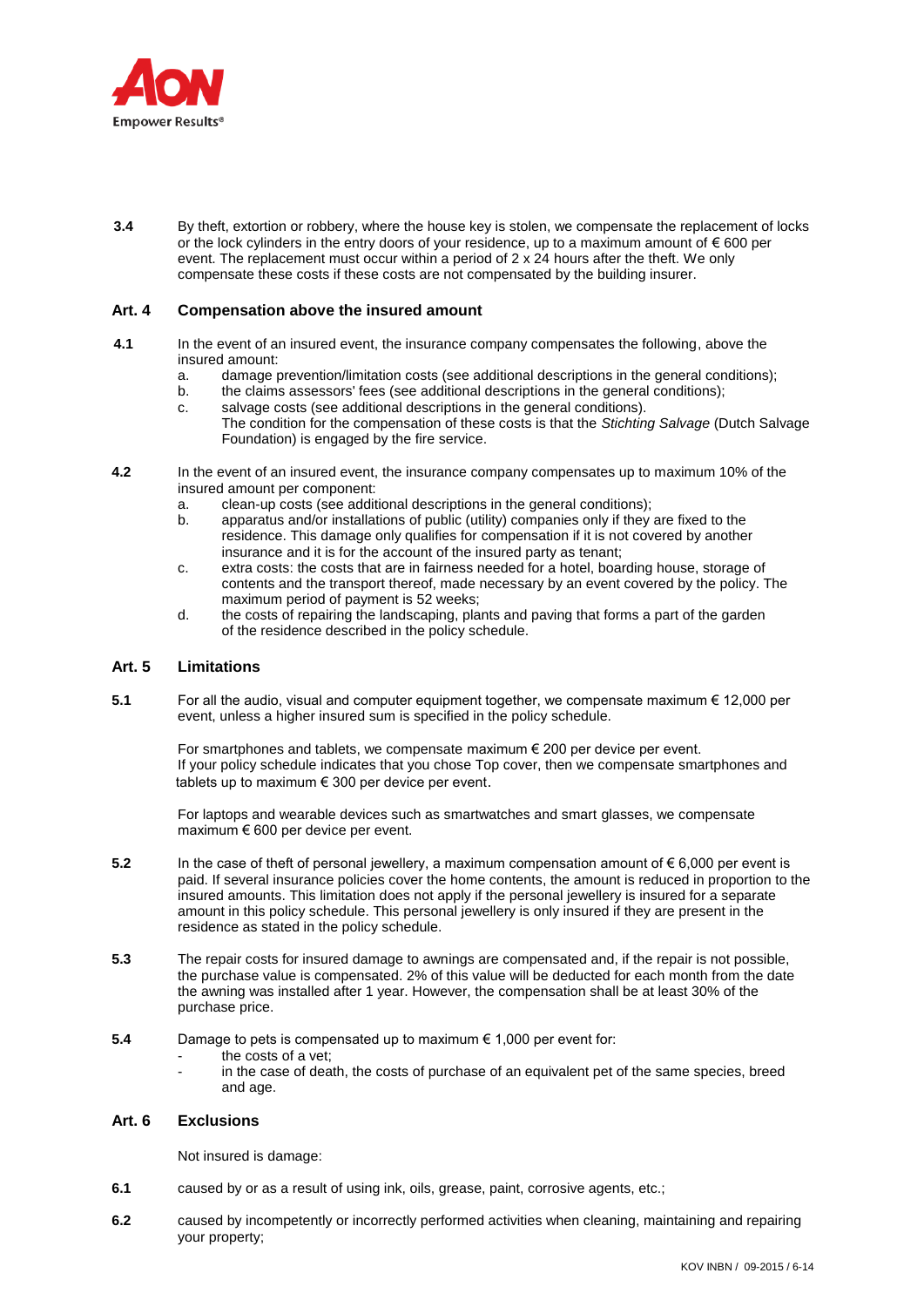

- **6.3** caused by normal use of your property (such as wear and tear, discoloration, ageing, deformation, rotting, corrosion, staining, scratches, scraping, small dents and other superficial damage that do not affect its use). The costs of normal maintenance are also not insured;
- **6.4** that comprises scratches, scrapes or dents that were caused during the transport of your property and that do not affect their use;
- **6.5** caused by animals, as well as damage caused by vermin or moulds;
- **6.6** that comprises or is the result of inadequate maintenance, both with respect to the contents and with respect to the residence described in the policy schedule;
- **6.7** comprises or is caused by slow-working (weather) influences;
- **6.8** caused by damp permeating through floors, walls or into cellars;
- **6.9** caused by rain, hail, snow or melt water that comes in through open windows, doors or shutters;
- **6.10** caused to electrical appliances, engines or parts of them by singing, scorching and melting as a result of a short-circuit, overheating and/or burnout;
- **6.11** caused to an insured autonomous item other than by fire or explosion if this damage is caused by the nature or a defect in the autonomous item;
- **6.12** caused because the insured party did not observe normal care in preventing the damage. From the insured party, it is expected that he/she could not in reasonableness have taken better measures to prevent the damage under the given circumstances;
- **6.13** in the case of valuable property that is left unsupervised or in a room that was not locked properly. Insured valuable and/or fragile property must be carried as hand baggage in a boat, bus, taxi, train or aircraft. The provisions of article 6.12 and article 6.15 also apply here;
- **6.14** in the case that valuable property is stolen from a public space and/or venue (such as a cafe, restaurant, school, etc.) if this property was not in the direct line of sight or within reach of the insured party at the time of theft;
- **6.15** in the event of theft of the insured property from a motor vehicle. This exclusion does not apply if the insured party can show that there is visible damage caused by forcible entry into the motor vehicle;
- **6.16** if the insured property is rented out or loaned or placed in the custody of someone other than the insured parties;
- **6.17** while in your residence or outbuildings activities are performed that are not legally permitted, such as running a cannabis factory, whether or not operational. This also applies even if the policyholder was not aware of this;
- **6.18** as a result of subsidence and/or collapse, except as a result of the weight of snow as stated in article 2.1.21;
- **5.14** caused by repair work, extending or renovating the residence;
- **6.20** caused by confiscation, nationalisation, seizure, vandalism or damage by or on the instructions of any public body.

# **Art. 7 Risk familiarity and change in risk**

- **7.1** The description of the risk in the policy schedule is deemed to originate from the policyholder.
- **7.2** The insurance company deems itself to be sufficiently familiar with the location, construction type, structure, layout, heating, lighting and use of the residence, in which the contents are present, as it was at the time of concluding the insurance, as well as any adjoining buildings.
- **7.3** The insured party is free to extend, renovate, replace, enlarge, demolish, change the internal layout and perform other changes to the residence in which the contents are present, if they remain within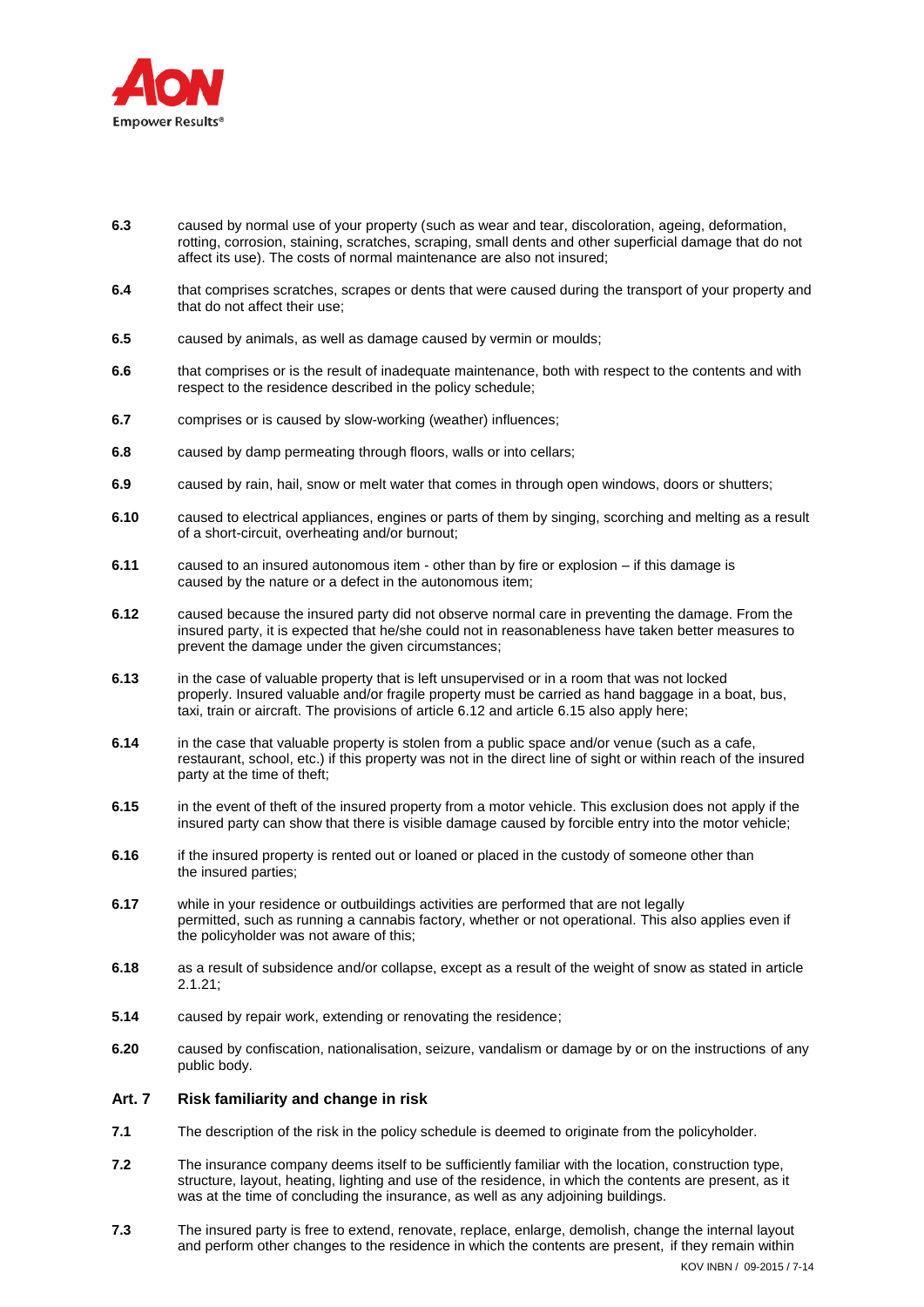

the limits of the policy description.

**7.4** The insured party is obliged to inform the insurance company of a change in the described construction type or designated use in writing or by e-mail within 60 days of its occurrence. The insurance continues to run with the changed risk during this period. After this period, the insurance continues to run if the insurance company indicates that it wishes to continue the insurance in writing or by e-mail.

### **7.5 Transfer of ownership**

The policyholder must inform the insurance company of a transfer of ownership of the contents as quickly as is in fairness possible.

When the ownership of the insured interest is transferred, other than by death, the cover remains in force for another 30 days. After this term, the insurance lapses by operation of the law, unless the new owner tells the insurance company that he/she wishes to continue the insurance within this period.

In that case, the insurance company can cancel the insurance subject to one month's notice within two months of such a declaration. The insurance lapses immediately if the new owner insures the insured interest elsewhere.

The insurance remains in force after the death of the policyholder. The insurance company can cancel the insurance subject to one month's notice within 9 months of the insurance company being informed of this death. The heirs can cancel the insurance without notice.

# **Art. 8 Valuation**

 If the contents and personal jewellery are valued by (a) claims assessor(s) as referred to in Book 7, Section 960 of the Dutch Civil Code, then the valuation is valid during a period of 3 years, calculated from the date of the report.

The valuation is only valid for paintings, art objects, collections (old) gold and/or (old) silver and other antiquities, personal jewellery and other valuables. This valuation will be invalidated if the insurer proves deceit. If repair is possible or the item is bought again, the insurance company may suffice by compensating the actual costs incurred.

If items valued are removed during the term of the insurance, the released part of the insured sum can then be used to insure other new items. The valuation does not apply to these objects.

If a new report is issued after the end of the above-mentioned period, the valuation remains in force during a period of maximum 6 months as a valuation performed by the parties. In that case, the insurer reserves the right to prove that this valuation was at the moment of the damage excessive. After this period, the insured amount is deemed as an estimate of the insured party himself/herself.

# **Art. 9 Moving**

- **9.1** If the contents are moved to another address, the insured party is obliged to inform the insurance company of this within 30 days. If the insured party does not do this, the right to compensation lapses.
- **9.2** When moving the contents to another residence of the same construction type, the insurance is continued unchanged, if the new address is within the same region. The insurance is also continued when moving to an address outside the region, but subject to changing the premiums and conditions to those applicable to the new region.
- **9.3** When moving the contents to a building with a different construction type, structure or use, the insurance company has the right to change the premium and/or conditions, or end the insurance with a notice period of 30 days, with repayment of the unearned premiums.
- **9.4** During the term of the move, but for no longer than a consecutive period of 30 days, the insurance remains in force at both the original and new address.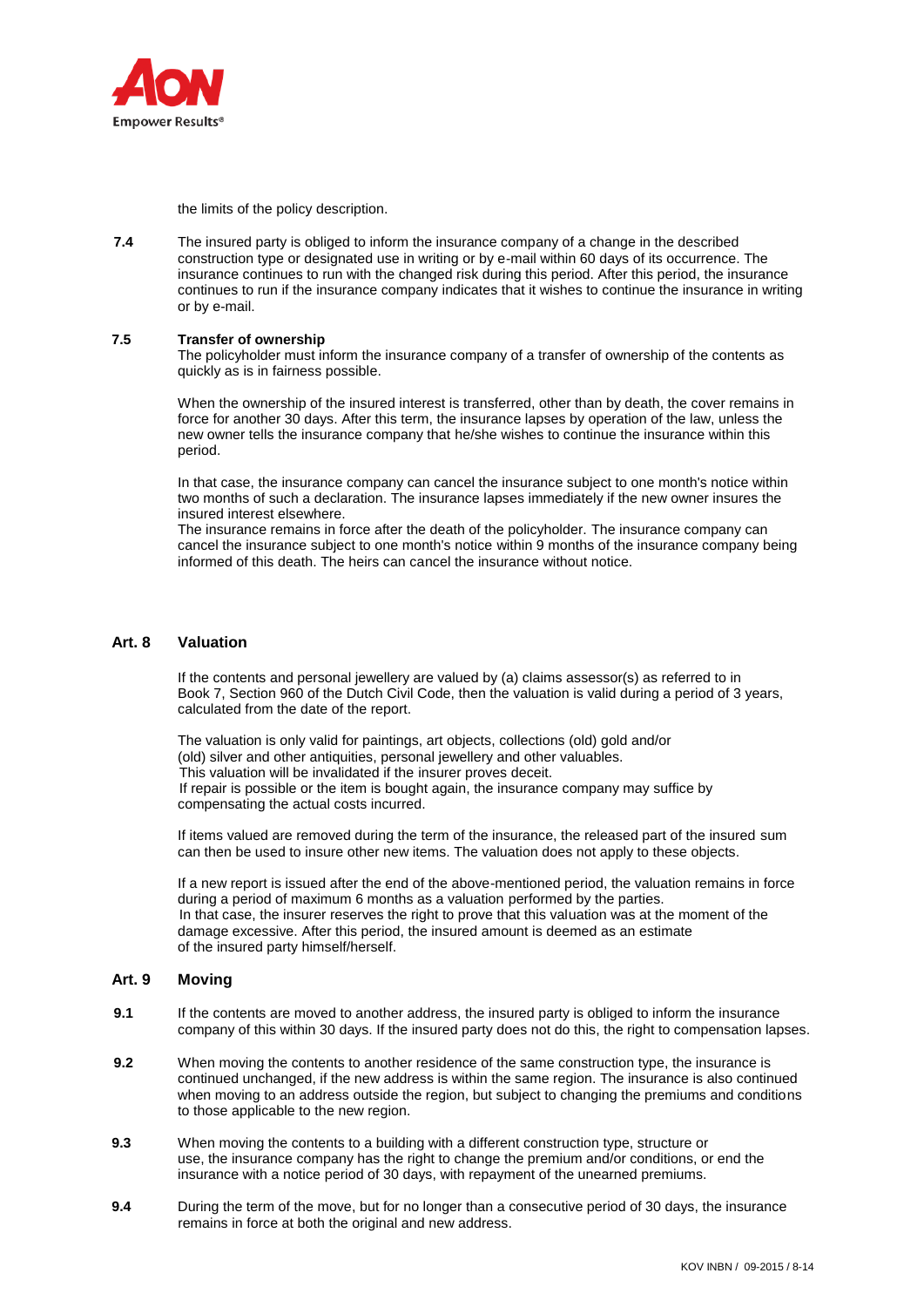

# **Art. 10 Damage**

#### **10.1 Loss assessment**

The extent of the claim is set as the difference between the new-for-old value of the damaged item immediately before the damage and the remainder immediately afterwards, or, if this is less, as the amount of the repair costs possibly plus an amount equivalent to the downward value adjustment made as a result of the damage that is not negated by the repair.

The compensation for the following items is always determined based on the current market value:

- a. items of which the current market value amounts to less than 40% of the new-for-old value;
- b. items which have been withdrawn from the use for which they were intended;
- c. motorcycles with a cylinder capacity less than 50 cc, caravans, trailers, aircraft and watercraft as well as parts and accessories of these vehicles;
- d. antennas and awnings;
- e. items with an antiquarian or rarity value.

If the contents and personal jewellery are valued by (a) claims assessor(s) as referred to in Book 7, Section 960 of the Dutch Civil Code:

- f. the valid assessor's report must be handed over in the event of damage, and
- g. the extent of the damage will be determined based on this valuation. The remains are valued on the same basis as the valuation.

The damage amount based on the valuation is set at the difference between the amount of the valuation and the value of what remains.

If we are going to compensate the damage covered by this insurance, we may ask you for the original (repair) invoices.

If an insured item is damaged by an event that is covered by the insurance, we can also ask you to transfer the ownership of this item to us before we compensate you.

### **10.2 Excess**

The standard excess is stated in the policy schedule.

If you chose a voluntary extra excess, this will be indicated in the policy schedule. We add the voluntary excess to the excess already in force.

We deduct the excess from the compensation. Does a maximum compensation apply? Then we will deduct the excess from the damage amount (the amount of the claim). The maximum compensation remains in force.

## **10.3 Compensation in kind**

We have the right to compensate (part of) the damage in kind.

If property that was damaged can be repaired or replaced, we have the right to insist on the repair or replacement of this property. If the damage is repaired by a repair company chosen by Aon, the standard excess lapses.

#### **10.4 Indexation**

- a. The insured amount for the contents, and in proportion to that the premium, are adjusted to the price movements in contents annually on the premium due date, according to the price index for contents determined by a recognised institute.
- b. If on the occurrence of damage it appears that the value of the contents is higher than the insured amount determined according to the index figure, then, for the settlement of the damage, the insured amount is increased by maximum 25%.

### **10.5 Underinsurance**

If on the occurrence of damage it appears that the insured value is lower than the value of the contents immediately before the damage event, the compensation is paid as a proportion of the insured amount relative to the full value. This does not apply to the claim assessors' fees, damage limitation costs and clean-up costs.

### **10.6 Special possessions**

Cover is provided for special possessions - unless a separate amount is insured in the policy schedule - according to the following maxima:

- a. personal jewellery  $\epsilon$  6,000 b. audio, visual and computer equipment  $\epsilon$  12,000 c. valuable possessions  $\in$  15,000 d. tenant's fixtures and fittings  $\in$  6.000 tenant's fixtures and fittings
	-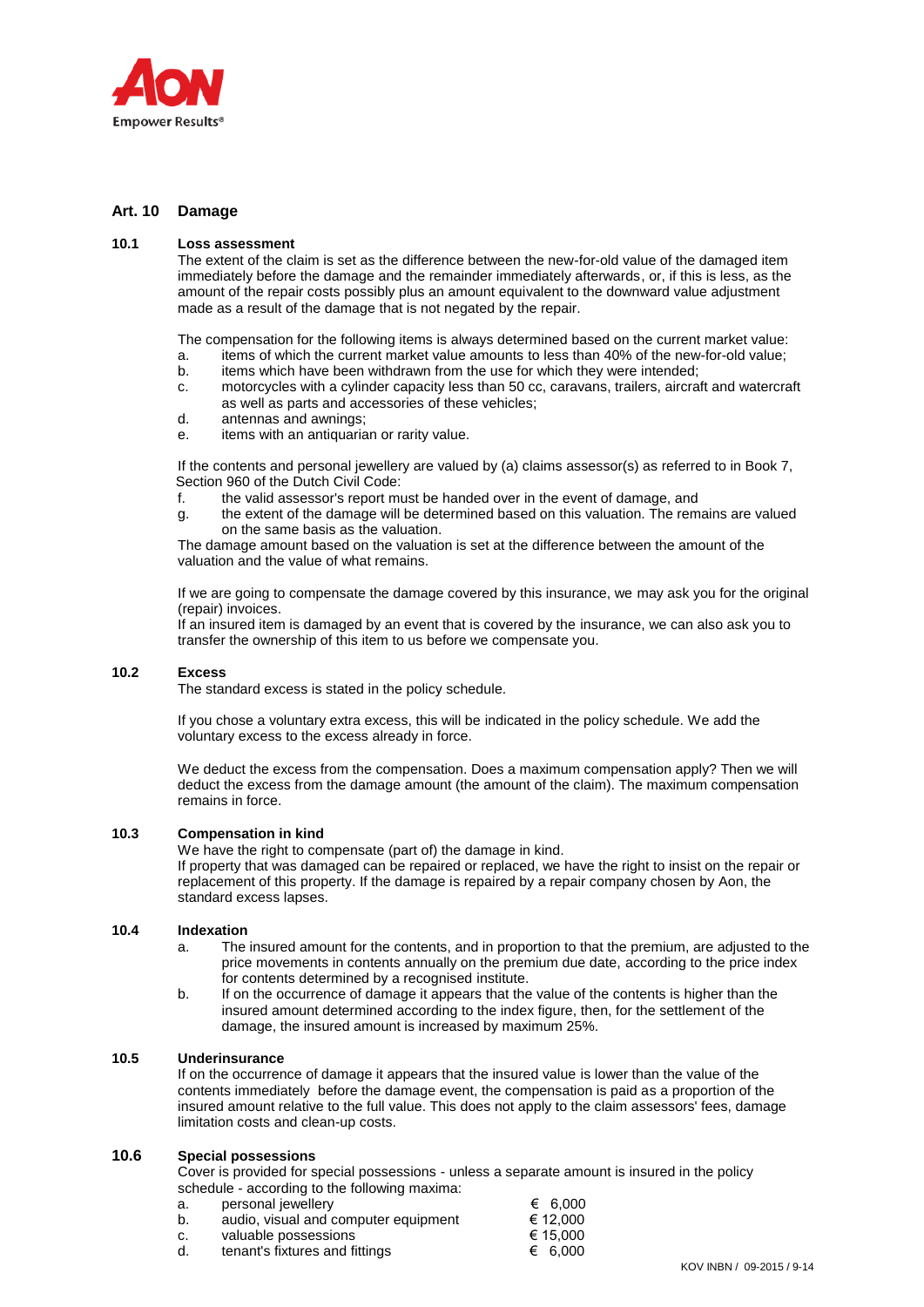

"Valuable possessions" is understood to mean, for example: "antiques, paintings, art, musical instruments and collections".

These special possessions are only insured if present in the residence specified in the policy schedule.

# **Art. 11 Guarantee against underinsurance**

If the policy schedule shows that the contents are insured with a guarantee against underinsurance, the following provisions shall apply.

#### **11.1 Valuation**

The insured amount stated in the policy schedule is determined based on the fully completed home contents value calculator or based on your address details.

#### **11.2 Underinsurance**

We guarantee that we will compensate the full damage caused during an insured event irrespective of whether the insured amount is the same as the actual value of the insured contents. The provisions of 10.4.b do not apply for as long as this guarantee applies.

### **11.3 Special possessions**

The maximizations referred to in article 10.6 still apply to the special possessions - unless a separate amount is insured in the policy schedule.

### **11.4 Indexation**

In accordance with the provisions in article 10.4.

## **11.5 Guarantee period**

The guarantee applies for a period of 5 consecutive years, calculated from the date on which the home contents value calculator was completed or when the value was determined by us using your address details.

The insurance company reserves the right to ask the policyholder to re-determine the value of the contents using the contents value calculator in the following cases:

- a. after moving;
- b. after damage;
- c. after 5 years have passed since the last value determination.

If this request is not fulfilled within a period of 2 months, the guarantee against underinsurance lapses.

The guarantee will not apply to an occurrence of damage if it becomes clear that the information provided for the purpose of obtaining a guarantee from the insurance company was/is incorrect or incomplete.

# **Art. 12 Outside the home**

This category only applies if the policy schedule shows that this is also insured.

# **12.1 Extent of the cover**

Within the Benelux and Germany, theft of and material damage to the contents is insured (i.e. not lost or missing), where these contents were placed:

- outside one's residence in (a) shed(s) and (an) outbuilding(s)
- outside one's rented (holiday) home in (a) shed(s) and (an) outbuilding(s)

that is the result of a sudden and unexpected occurrence, where:

- a. in the case of theft of personal jewellery, no more than  $\epsilon$  1,000 per event is compensated, unless the policy shows that a higher amount is insured;
- b. in the case of theft of audio, visual and computer equipment together maximum € 5,000 per event is compensated, unless the policy shows that a higher amount is insured. For smartphones and tablets, we compensate maximum  $\epsilon$  600 per device per event. For laptops and wearable devices such as smartwatches and smartglasses, we compensate maximum € 1000 per device per event;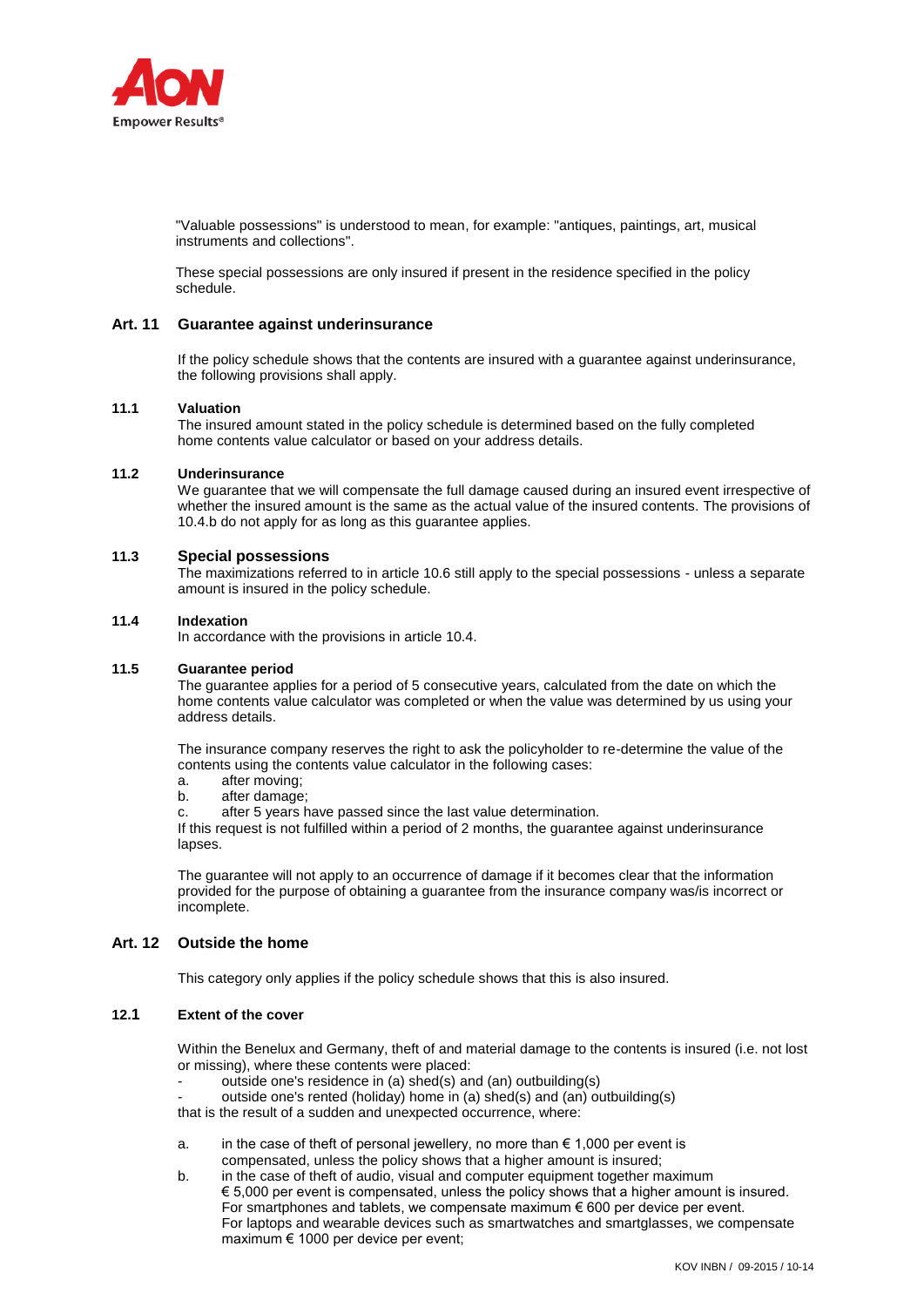

- c. in the case of theft of contents from a (static) caravan, chalet, holiday home, watercraft or motor vehicle, never more than  $\epsilon$  500 per event is compensated, except if these objects are also insured through the insurance company. In that case, the maximum compensation is 20% of the insured amount. Contents permanently present in these objects are not covered by this insurance, unless the policy schedule shows that this is also insured;
- d. for the following property, maximum  $\epsilon$  250 per event is paid in compensation: CDs, DVDs, computer software and computer games, collapsible/inflatable boats without engines, canoes, sailboards, surf equipment, (water)skis, prams and unmotorised invalid carriages, including all accessories. Radio-controlled goods, recreational goods (golfing, fishing, sport equipment), binoculars.

# **12.2 Damage**

In addition to the provisions of article 10.1, the following also applies:

#### **Compensation**

The basis for the calculation of the compensation that we pay is:

- **12.2.1** the new-for-old value of the items that are not older than 1 year and for which the insured party can present the original receipt;
- **12.2.2** the current market value for items for which the insured party cannot present the original receipt and for items older than 1 year;
- **12.2.3** the market value for items that cannot be replaced by new items of the same type and quality.

## **Art. 13 Glass**

This category only applies if the policy schedule shows that this is also insured.

### **13.1 Extent of the cover**

The insurance compensates:

- **13.1.1** damage to insured glass due to breakage resulting from an external peril and the installation costs;
- **13.1.2** if the glass seal breaks within 10 years of the manufacturing date, compensation of maximum € 500 per event. Glass seal breakage is understood to mean a reduction in transparency due to condensation or deposition of dust particles on the inside of the insulating glass. No compensation will be paid for damage under the insurance if the policyholder can claim compensation based on the warranty from the supplier/and or manufacturer;
- **13.1.3** the costs of a required emergency provision after the glass is broken;
- **13.1.4** the costs for the use of hanging platforms, scaffold, tower wagons, hoists, etc., if this equipment is required for the repair of the damage up to a maximum amount of  $\epsilon$  500 per event;
- **13.1.5** clean-up costs up to maximum € 500 per event;

#### **13.1.6** damage caused to:

- a. stained, curved or etched glass:
- b. processed glass, including: glass with paintings, text, decorations and etchings;
- c. films, alarm strips, etc. applied to the glass;
- d. glass in windbreaks and balcony partitions and perimeter fences and in glass cabinets.

#### **13.2 Limitations**

Not insured is damage:

- **13.2.1** caused by lightning, fire and explosion;
- **13.2.2** owing to the poor state of maintenance of the residence, window frames and rebates;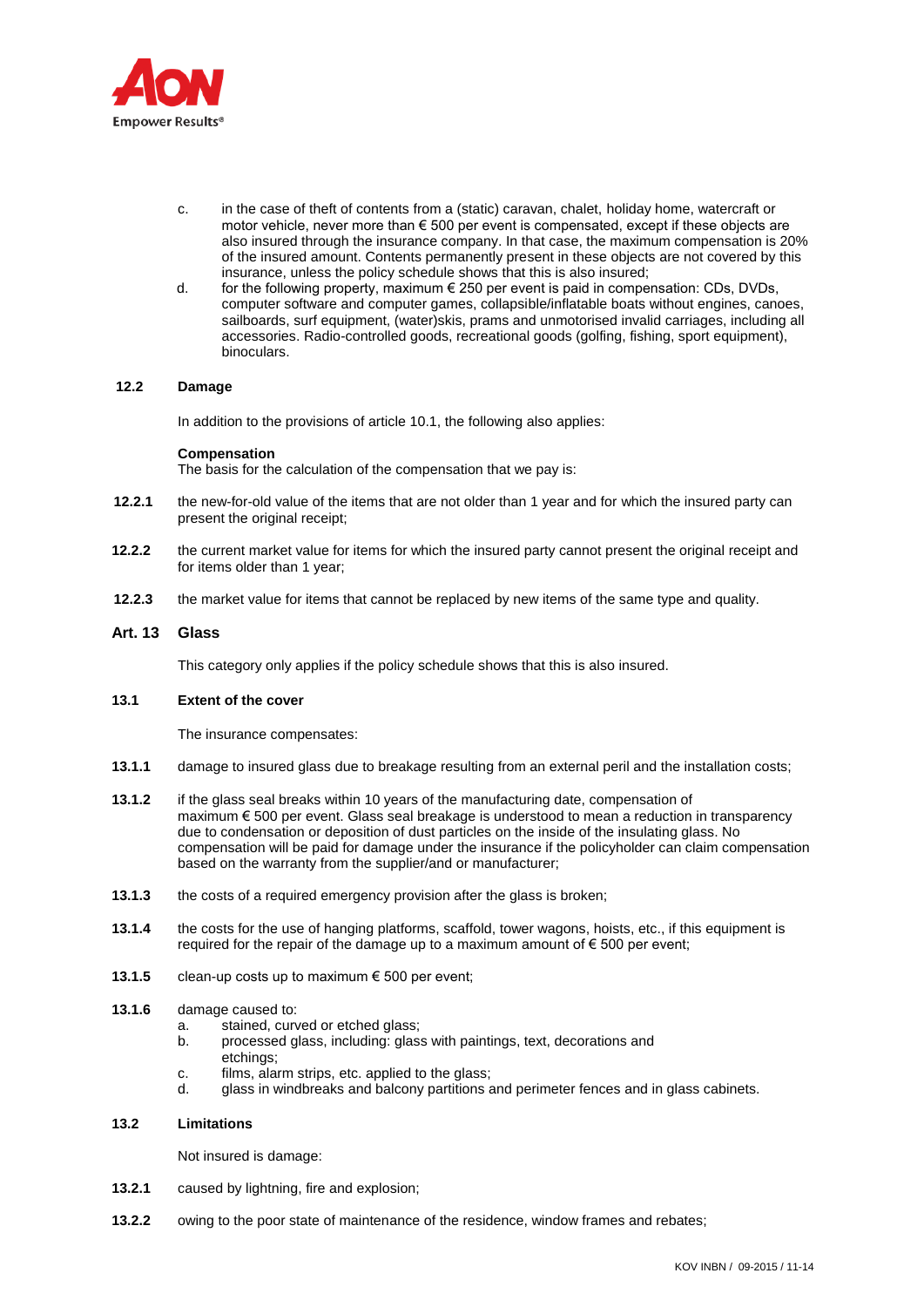

- **13.2.3** during the extension and renovation and/or during vacancy and discontinued use of the residence;
- **13.2.4** during change, moving or when working on the glass;
- **13.2.5** to stained glass windows resulting from the poor state of maintenance of the lead;
- 13.2.6 for the costs of removing and reinstalling awnings, roller shutters, grills and grating, etc.

# **13.3 Damage**

# **13.3.1 Compensation**

In the event of damage to glass, it will be replaced with glass of the same type, quality and dimensions.

Compensation will only be paid for damage to horizontal glass, such as skylights and glass canopies if the damage results in a leak.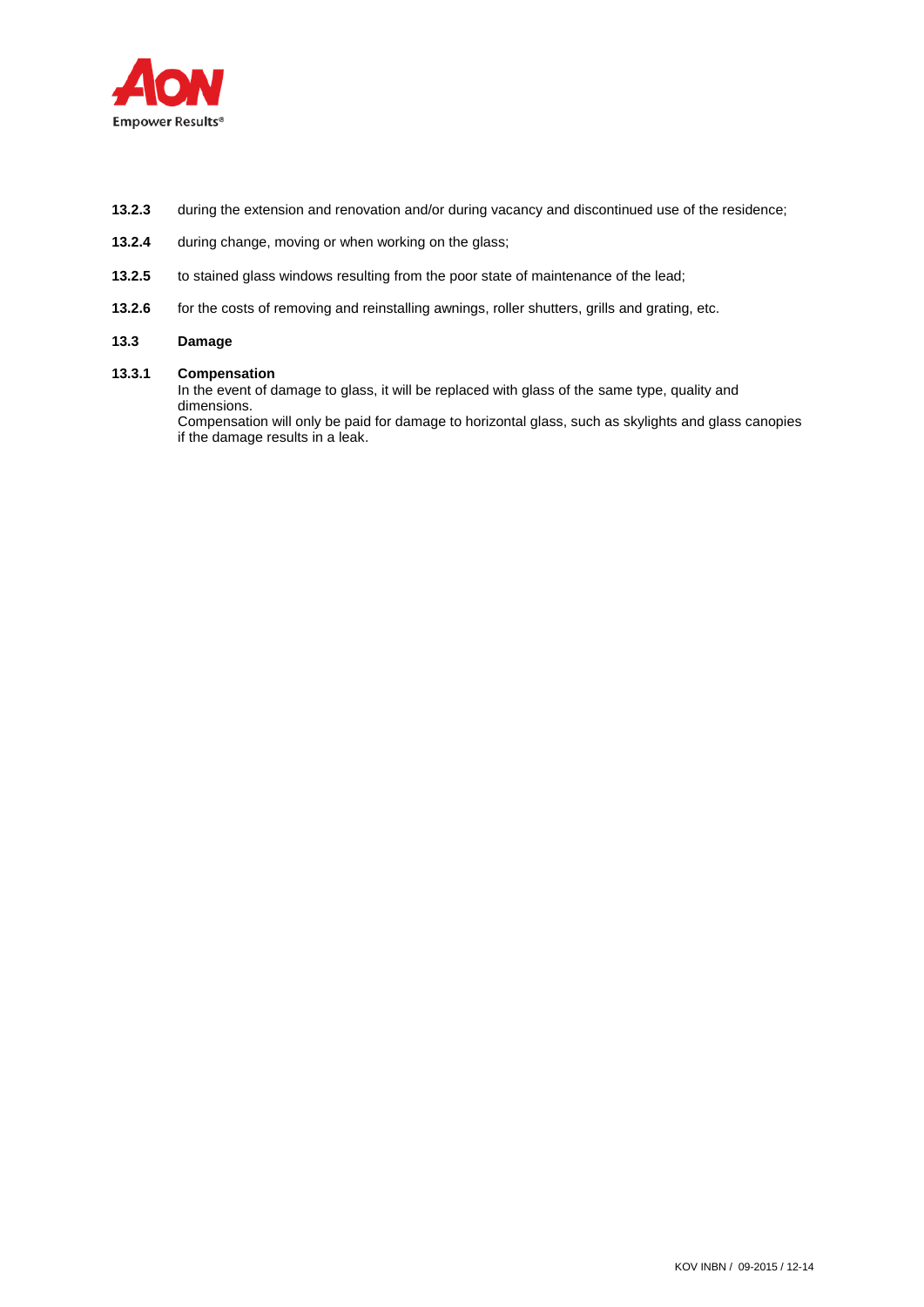

# **Home Contents Insurance Clauses Sheet**

If one or more of the clause numbers referred to below is/are stated in the policy schedule, then the content of the clauses concerned applies in addition to or as a replacement of that stipulated in the general and/or special conditions.

The content of a clause made applicable may mean an expansion or limitation of the cover and it therefore takes precedence over the provisions as stated in the general and/or special conditions.

## **M5001 Forced entry from the outside**

Contrary to that determined in the general or special conditions regarding loss through theft and vandalism (if also insured), this loss will only be compensated if the theft and vandalism is preceded by forced entry into the building referred to in the policy schedule or continuation sheet.

Clause M5001, Forced entry from the outside, only applies to the insurance for the company equipment/inventory.

## **M5002 Forced Entry into a Part of the Premises**

Contrary to that determined in the general or special conditions regarding damage/loss through theft and vandalism (only if this is also insured), this damage is only compensated if the theft and vandalism are preceded by forced entry into the part of the premises where the insured interests were located.

### **M5042 Spark arresters**

If the flues are connected to an open fireplace (not being a gas fire) or multi-burner, they must be equipped with effective approved spark arresters on penalty of losing the right to compensation.

## **M5078 Alarm system**

This insurance is concluded, with respect to the theft, break-in and vandalism risk, under the condition that all risk addresses referred to in the policy schedule are fit with burglary-prevention devices, which are installed by a security company certified (BORG) by the National Centre for Prevention.

The policyholder is obliged:

- 1.a. to conclude a maintenance contract with the security company for minimum 1 inspection per year. The maintenance contract must remain in force during the term of the insurance;
- 1.b. to ensure that any security certificate issued with the installation of the security system by the National Centre for Prevention remains in force and retains its validity during the term of the insurance;
- 2. to maintain and use the security system in an operational state;
- 3.a. if the security system is not working for whatever reason, report this as quickly as possible, but no later than the following working day, to the security company, and
- 3.b. if the security cannot be repaired within 3 x 24 hours, inform the company/companies concerned about this as quickly as possible after discovering this and follow the instructions of the company/companies;
- 4. to take measures to prevent an even greater reduction in security occurring during the time that the security system is not working or during the time that the signal from the electronic security system is not being forwarded to the Private Alarm Centre (PAC) and/or not to the agreed follow-up services and police;
- 5. to consult with the security company and the other company/companies concerned when a temporary reduced degree of security may or may not occur as a result of a proposed renovation, refurbishment or other such work.

If the insured party does not fulfil his/her abovementioned obligations, the company has the right to reduce the compensation by 15% for the damage caused to property by (attempted) theft and vandalism in the residence described in the policy schedule.

## **M5127** *Politiecertificaat Veilige Woning* **(Police Residential Security Certificate)**

In this regard, it is noted that an account is taken of the burglary-prevention measures present in accordance with *Politiekeurmerk Veilig Wonen* (Police Residential Security Warranty) on concluding the insurance and when determining the premium.